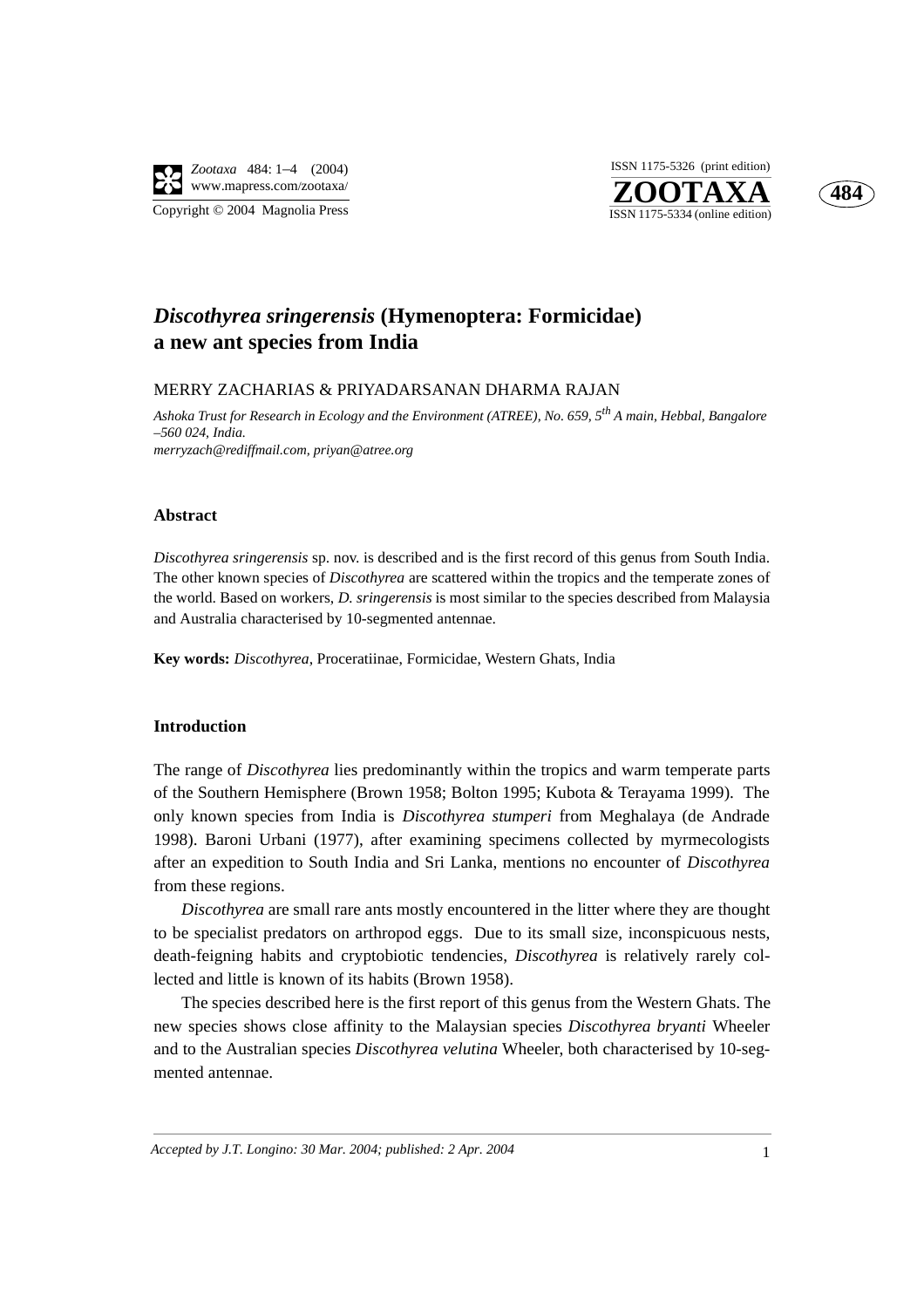# **484**

# **ZOOTAXA** *Discothyrea* **Roger**

*Discothyrea* Roger, 1863: 176. Type species: *Discothyrea testacea* Roger*,* 1863, by monotypy. *Pseudosysphincta* Arnold, 1916: 161. Type species: *Pseudosysphincta poweri* Arnold, 1916 [synonymised by Brown 1958]. *Prodiscothyrea* Wheeler, 1916: 33. Type species: *Prodiscothyrea velutina* Wheeler, 1916 [synonymised by Brown 1958]. *Pseudosphincta* Wheeler, 1922: 645, 762 [variant spelling of *Pseudosysphincta*].

**General diagnosis.** Small stocky ants, notable for the exaggerated enlargement of the apical antennal segment. The antennae are 6–12 segmented. Mandibles edentate and overhung by a projecting clypeus. Alitrunk is short and sutureless dorsally (Brown 1958; Bolton 1994).

# *Discothyrea sringerensis* **sp. nov.**

**Description of holotype. Worker** (Fig. 1).Total body length 3.05mm, Head length 0.80mm, Head width 0.54mm, Cephalic Index (HW/HL x 100) 67, scape length 0.46mm, petiole height 0.25mm, dorsal petiole length 0.10mm, dorsal petiole width 0.28mm.



**FIGURES 1–2.** *Discothyrea sringerensis* sp. nov. 1, lateral view; 2, ten segmented antennae depicting enlarged apical antennal segment.

Head from front broadly oval with almost straight posterior margin. Clypeus extending forward so that it overhangs the rear part of the mandibles when they are closed. Anterior margin of the clypeus crenulated. Palp formula 5, 4. Antennae 10 segmented; scape massively clavate. Second antennal segment 0.06mm long, sub globular.  $3<sup>rd</sup>$  to 6<sup>th</sup> antennal segments almost equal in length (each  $0.07$ mm).  $7<sup>th</sup>-9<sup>th</sup>$  antennal segments distinctly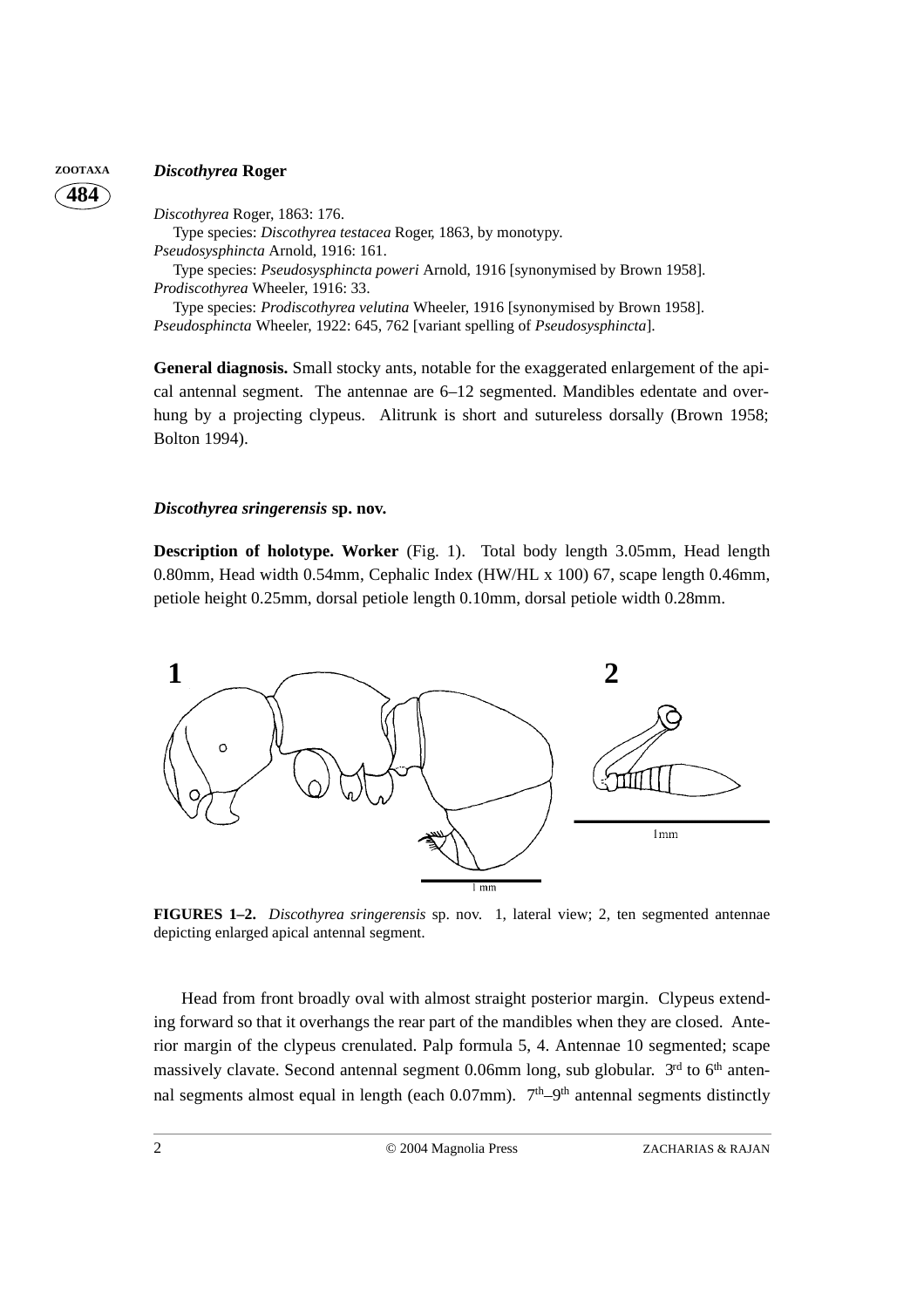wider than long. Apical antennal segment large, twice as long as wide (Fig. 2). Depressed **ZOOTAXA** scrobal area distinct. Frontal carinae extending back about two-thirds the length of the head, dilated and horizontally flattened in the middle. Posterior end of frontal lobe opened and rounded anteroposteriorly and continuous with the regular convex surface of the head. Eyes placed on side of head nearer to the base of the mandibles than to the posterior border of the head, composed of at least 12 ommatidia in each with hairs in between the ommatidia.

Mesosoma stout, with blunt, rounded humeral angles. Propodeum with more distinct propodeal teeth. Legs stout, spur of posterior leg pectinate, spur on middle leg absent.

Petiole in the form of a thick disc, 2.80 times broader than long dorsally and with two low rims running along the anterior and posterior margins of the petiole. The petiole is attached over a large portion of its posterior surface to the gaster and is lower in height than the gaster. In profile, petiole with weakly concave dorsal margin and a sloping anterior surface. Subpetiolar process on the ventral margin, a prominent compressed translucent tooth.

Head, mesosoma and abdomen coarsely punctate. The scrobal depressions sparsely punctate with horizontal striations that extend from the lateral walls of the frontal lobe.

The entire body densely clothed with short suberect to erect whitish pubescence, which is slightly shorter on the head and antennae.

Body colour reddish brown with mandibles, antennae, legs and tip of gaster yellowish brown.

**Holotype.** Worker, India, Karnataka, Kumbarakodu Reserve Forest of Sringeri (13°29'19" N and 75°11' 52" E). 26. iii. 2001. P.A. Sinu. Collected from evergreen forest leaf litter using pitfall trap.

**Paratypes.** 6 workers, data same as holotype.

**Type repository.** Holotype will be deposited at the Museum of the Zoological Survey of India, Calcutta and the paratypes will be deposited at the British Museum of Natural History and Insect Museum of Ashoka Trust for Research in Ecology and the Environment (ATREE), Bangalore, Karnataka, India.

**Etymology.** The species name *sringerensis* indicates its type locality.

# **Remarks**

This species is similar to one Malaysian species, *Discothyrea bryanti* Wheeler, and one Australian species, *Discothyrea velutina*, in the following characteristics: (1) Antennae with 10 segments, and (2) absence of spur in middle tibiae. *Discothyrea sringerensis* is similar to *D. bryanti* in the following characters: (1) petiole with a prominent compressed translucent tooth on its ventral surface, and (2) more distinct propodeal teeth. However, the Indian species differs from *D. bryanti* in (1) the funiculus being distinctly longer than the antennal scape (Fig. 2), (2) the petiole being less than four times as broad as long, and **484**